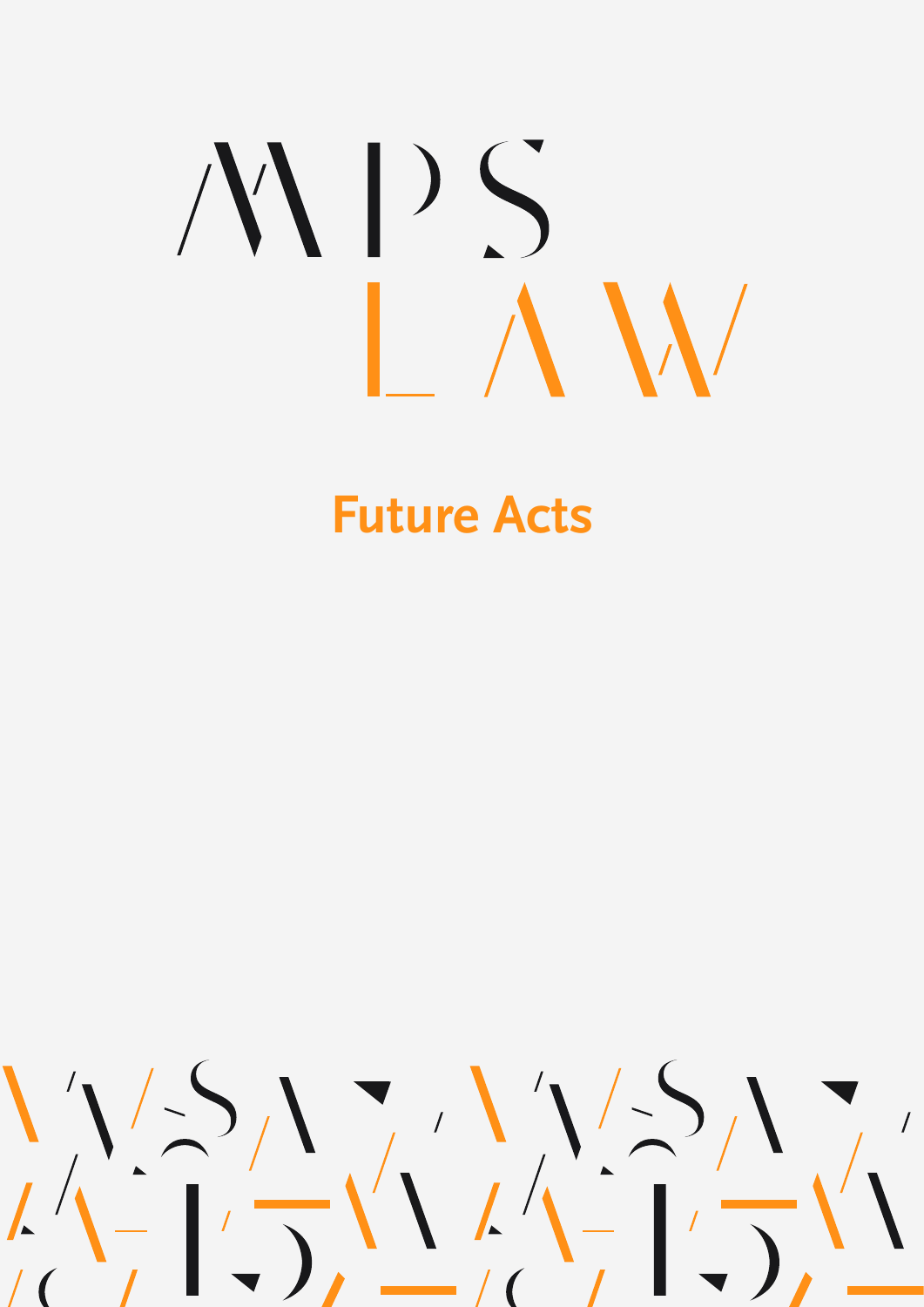#### **Contents**

| What is a future act?                                                  |                |
|------------------------------------------------------------------------|----------------|
| What rights do the native title party have in relation to future acts? | $\overline{2}$ |
| Who holds and exercises the procedural rights?                         | $\mathbf{2}$   |
| Who is involved with the future act process?                           |                |
| What is the right to negotiate?                                        |                |
| What information should be included in a future act notice?            |                |
| Does the native title party have to respond to future act notices?     | 4              |
| What are some of the key issues to think?                              |                |
| Is the native title party entitled to compensation for future acts?    |                |
|                                                                        |                |

This document is intended as a guide only. This does not constitute legal advice. There may be additional and important considerations that should be taken into account in your specific circumstances. If you or your organisation has a legal issue, you should obtain professional advice from a legal practitioner.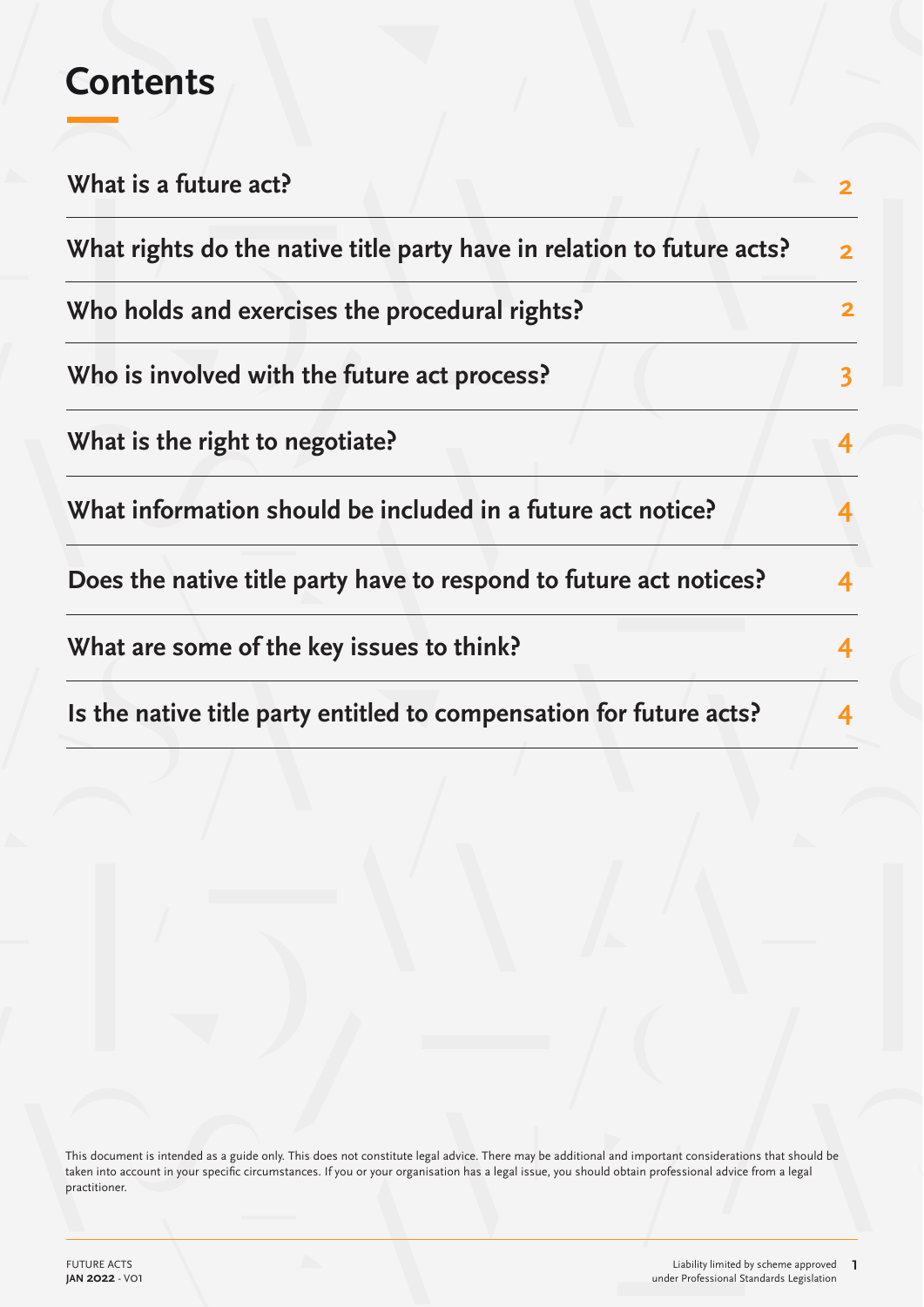### **What is a future act?**

A future act is a proposal to do something on land or waters that affects native title rights and interests. Examples of future acts include mining tenements, public infrastructure, water licences, and the compulsory acquisition of land.

The **Native Title Act** sets out a process for future acts to be validly done.

# **What rights do the native title party have in relation to future acts?**

The Native Title Act sets out the rights that a native title party has when a future act is proposed. These are called "procedural rights" and depending on the type of future act being proposed, can include:

- The right to be notified  $\bullet$
- The right to comment
- The right to be consulted
- The right to object, or
- The right to negotiate.

Under the Native Title Act, a native title party does not have the right to veto a future act from being done. The highest procedural right is the right to negotiate an agreement about the future act.

# **Who holds and exercises the procedural rights?**

- A native title claim group secures procedural rights once their native title application  $\bullet$ is filed with the Federal Court and registered by the National Native Title Tribunal (NNTT).
- Once a native title determination is made, the Registered Native Title Body Corporate, also known as the Prescribed Body Corporate or PBC, exercises the procedural rights.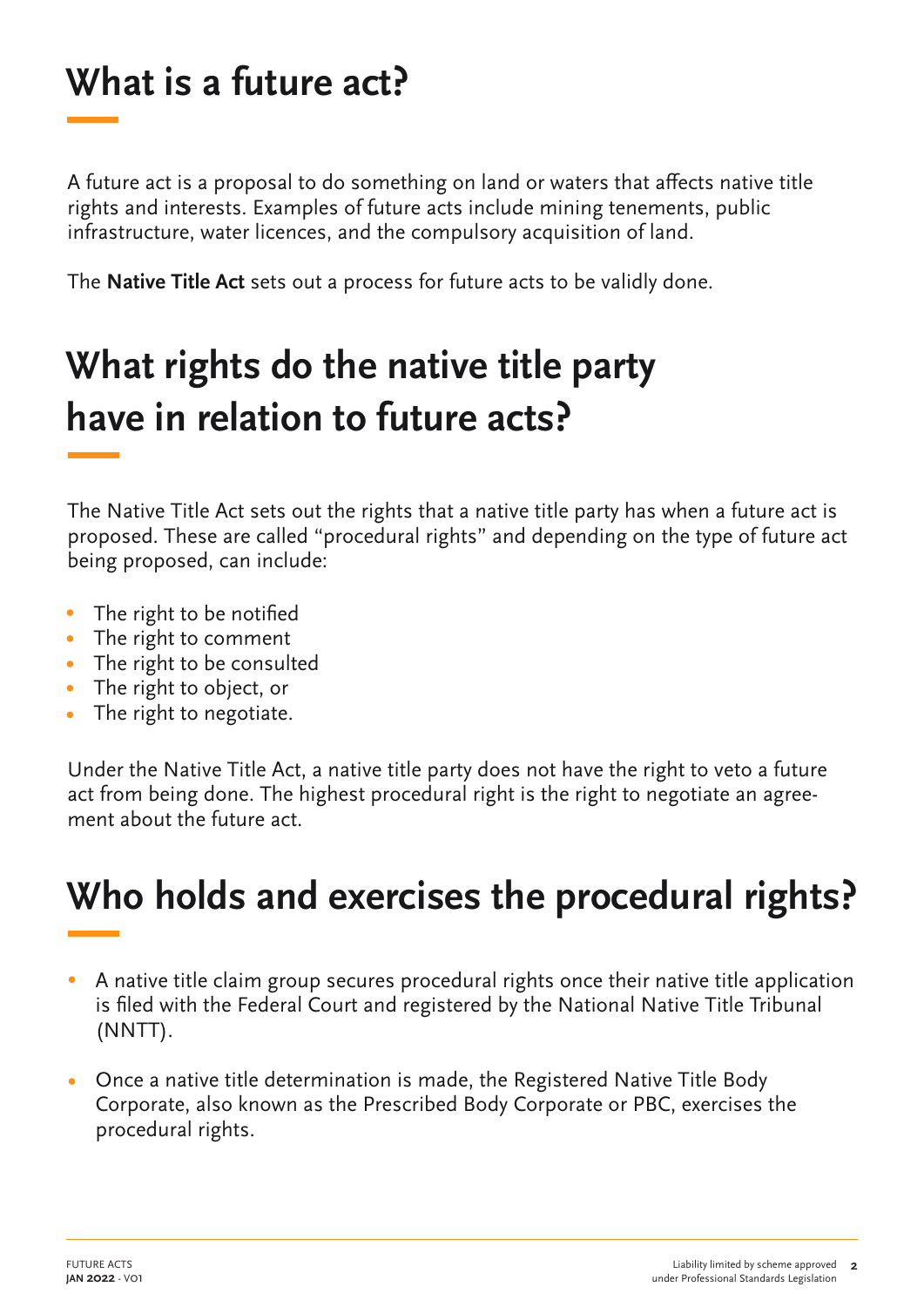## **Who is involved with the future act process?**

- Native title claim group or PBC, referred to as the native title party. This is the party who has claimed or secured native title over the area of land where the future act is being proposed.
- Government or state representative or agency, referred to as the government party. This is the party who are proposing to do the act. For example, granting a mining tenement or tourism licence.
- Organisation, entity, operator or individual, referred to as grantee party or proponent. This is the party who are requesting that the act be done. For example, applying for the grant of a tenement or seeking a tourism licence.

#### **What is the right to negotiate?**

- The right to negotiate (RTN) is a future act process which that requires that some future acts should only be done once every reasonable effort is made to negotiate and finalise an agreement with the native title party.
- The RTN process is triggered when a notice (called a section 29 notice) is sent by the government party to the native title party.
- The parties are required to negotiate in good faith. If they don't then the NNTT may be brought into the process. The NNTT may also assist the parties to reach agreement through mediation.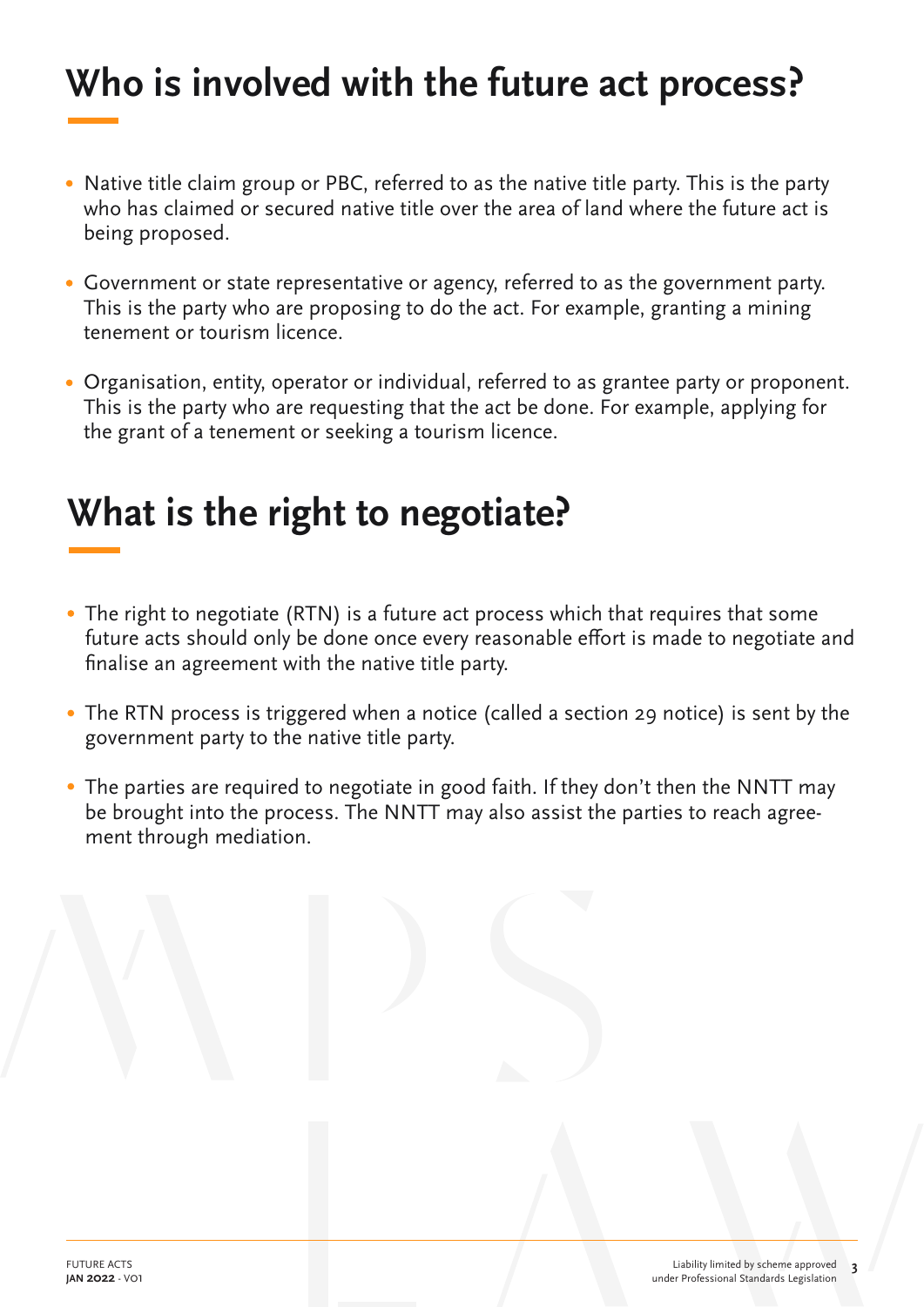#### **What information should be included in a future act notice?**

The Native Title Notification (Notices) Determination (2011) sets out what information should be included in a future act notice. If any relevant information is missing, then the native title party may need to request additional information. This is to ensure any response to the notice provided by the native title party is a robust response to all relevant information.

#### **What information should be included in a future act notice?**

The native title party does not have to respond to future act notices, however if they don't then they miss out on the opportunity to have their say about the future act going ahead. When the native title party receives a future act notice they can start by considering:

- What procedural rights do we have?
- Does the notice include all the relevant information we need to respond?
- What is the deadline to respond?
- Does this notice involve a native title decision requiring consultation and consent from the relevant native title holders?
- Can the PBC charge the proponent for responding to and engaging with the proposed future act?

Under the PBC Regulations and the Native Title Act, a PBC can charge the proponent for certain activities associated with administering some future act notices. For example, the costs associated with consulting with and seeking consent from native title holders to enter into an agreement for a future act where there is a right to negotiate.

If the native title party needs more time to consider the future act notice in accordance with their internal governance rules including cultural governance obligations, then they can request an extension to the deadline, however there is no guarantee the extension will be agreed to.

**JAN 2022** - V01

Liability limited by scheme approved **<sup>4</sup>** under Professional Standards Legislation